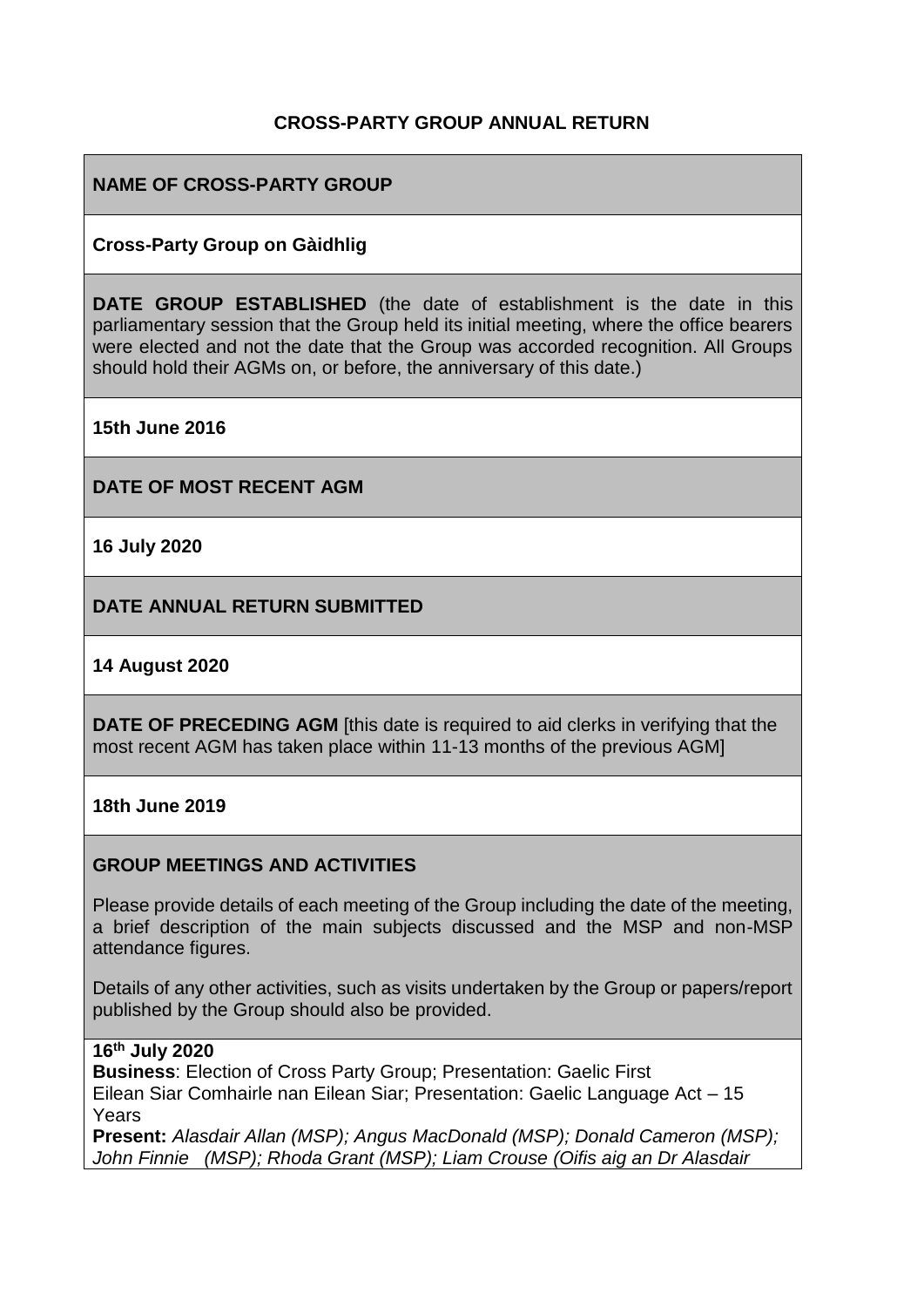*Ailean); Rob Dunbar (Oilthigh Dhùn Èideann); Donald J MacIntyre (Oilthigh na Gàidhealtachd is nan Eilean); Douglas Ansdell (Riaghaltas na h-Alba) Gillian MunroSabhal (Mòr Ostaig);Donald Morrison (Stòrlann);James Graham (An Comunn Gàidhealach);BBC Gaelic News (BBC);Daibhidh Boag (Bòrd na Gàidhlig);Dòmhnall MacLeòid (Bòrd na Gàidhlig); Jim Whannel (Bòrd na Gàidhlig);Johann Nic a Ghobhainn (Bòrd na Gàidhlig);Màiri NicAonghais (Bòrd na Gàidhlig); Orla NicDhòmhnaill (Bòrd na Gàidhlig);Shona NicIllinnein (Bòrd na Gàidhlig); Bernard Chisholm (Comhairle nan Eilean Siar);Cllr. John A Maciver (Comhairle nan Eilean Siar); Dòmhnall MacNèill (Comunn na Gàidhlig); Iain MacAmhlaidh Comunn na Gàidhlig);Innes MacCuinn (Comunn nam Pàrant); Joan Esson (Education Scotland);Maeve MacKinnon (Education Scotland); Arthur Cormack (Fèisean nan Gàidheal);Cathie Johnston (Ionad Chaluim Chille Ìle);Ealasaid MacDonald (MG ALBA);Màrtainn Mac a' Bhàillidh (Misneachd); Anna Nic a Chùbhair; Ben Ó Ceallaigh; Carole Henderson; Catrìona Scullion; Diane Macintyre; Matthew MacIver.*

# **5th December 2019**

**Business:** Presentation: Researching Gaelic usage between native speakers; Presentation: Increasing the use of Gaelic outwith school in the WesternIsles; The National Islands Plan

*Present: Alasdair Allan (MSP), Angus MacDonald (MSP), Linda MacDonald (office of Angus MacDonald), Iain MacAmhlaidh (CNAG)*

*John A MacIver (CNES),Innes MacQueen (Comann nam Pàrant),Daibhidh Boag (Bòrd na Gàidhlig),Orla NicDhòmhnaill (Bòrd na Gàidhlig),Shona NicIlleathain (Bòrd na Gàidhlig),Lisa Reid (Comunn na Gàidhlig),Marina Mhoireach (Comunn na Gàidhlig),Beathag Mhoireasdan (Eadar-theangair),Joan Esson (HM Inspectors) Gillechriost MacGilleòin (Misneachd), Martainn Mac a' Bhàillidh (Misneachd) J M MacLeòid (Moray Language Centre), Sean Thomson (Moray Language Centre) Wilson McLeod (Oilthigh Dhùn Èideann), Ruaraidh MacIntyre (Riaghaltas na h-Alba) Don Morrison (Scottish Government Islands Team), Morag Chaimbeul (SFC) Coinneach MacFhraing (Spòrs Gàidhlig), Dòmhnall MacGillemhoire (Stòrlann) Jennifer McHarrie (SQA)*

# **MSP MEMBERS OF THE GROUP**

Please provide names and party designation of all MSP members of the Group.

Alasdair Allan (SNP)

Donald Cameron (Con)

John Finnie (Green)

Angus MacDonald (SNP)

Lewis MacDonald (Lab)

Rhoda Grant (Lab)

Willie Rennie (LibDem)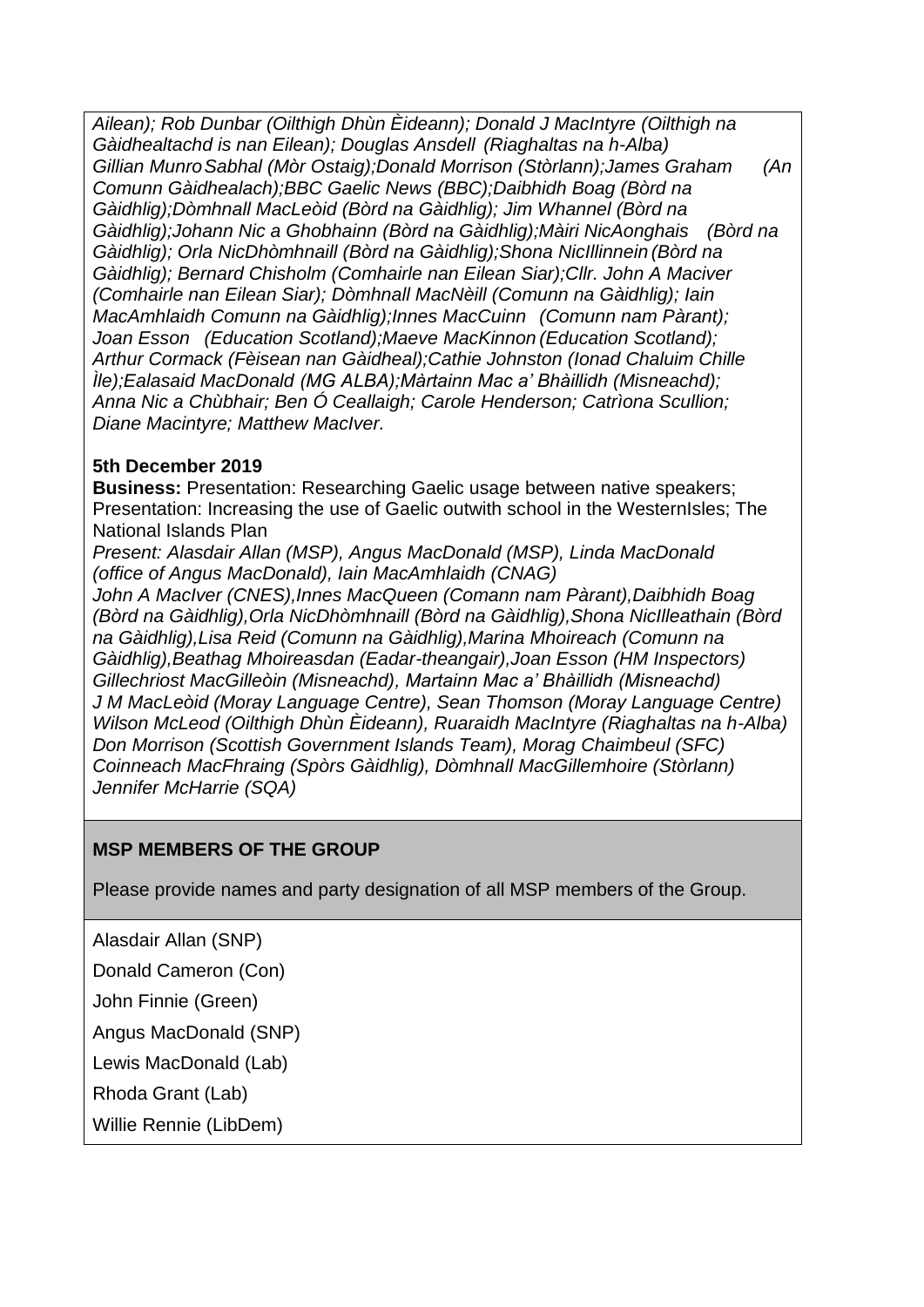# **NON-MSP MEMBERS OF THE GROUP**

For organisational members please provide only the name of the organisation, it is not necessary to provide the name(s) of individuals who may represent the organisation at meetings of the Group.

| <b>Carol Henderson</b><br><b>Individuals</b>                                                                                                                                                                     |                                                                                                     |
|------------------------------------------------------------------------------------------------------------------------------------------------------------------------------------------------------------------|-----------------------------------------------------------------------------------------------------|
| Bòrd na Gàidhlig<br>Organisations<br>An Comunn Gàidhealach<br>Cearcall Còmhraidh Dhùn<br>Comhairle nan Eilean Siar<br>Comunn na Gàidhlig<br>Fèisean nan Gàidheal<br>MG Alba<br>Misneachd<br>The Highland Council | Cearcall Còmhraidh Fiobha<br>Comhairle nan Leabhraichean<br>University of the Highlands and Islands |

## **GROUP OFFICE BEARERS**

Please provide names for all office bearers. The minimum requirement is that two of the office bearers are MSPs and one of these is Convener – beyond this it is a matter for the Group to decide upon the office bearers it wishes to have. It is permissible to have more than one individual elected to each office, for example, co-conveners or multiple deputy conveners.

| Convener               | Alasdair Allan        |
|------------------------|-----------------------|
| <b>Deputy Convener</b> | <b>Donald Cameron</b> |
| Secretary              | Bòrd na Gàidhlig      |
| Treasurer              | N/A                   |